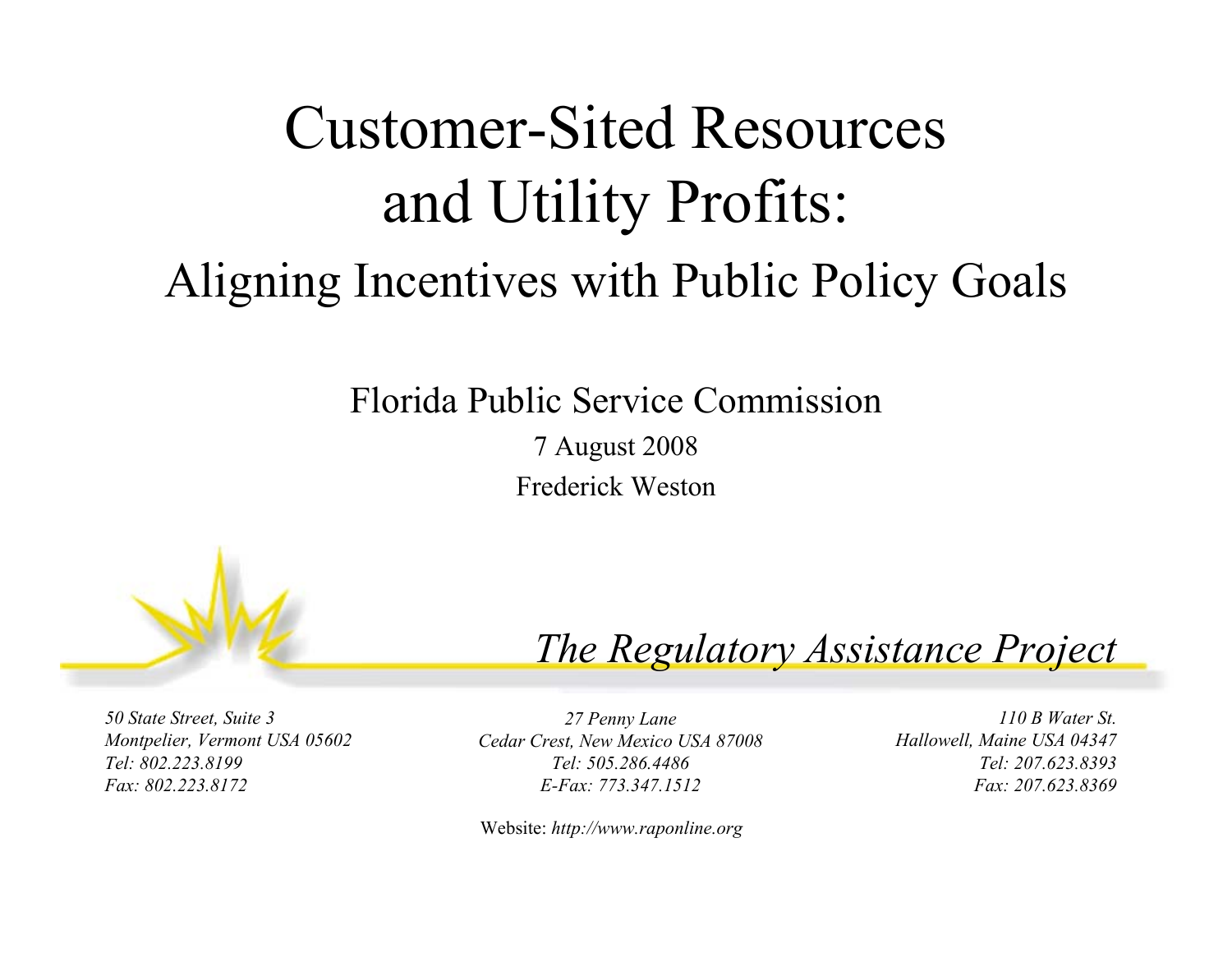### About RAP

- ¾ RAP is a non-profit organization providing technical and educational assistance to government officials on energy and environmental issues. RAP Principals all have extensive utility regulatory experience.
- ¾ Funded by US DOE & EPA, Energy Foundation and other foundations, and international agencies. We have worked in 40+ states and 16 nations.
- ¾ RAP advises governments directly, does not appear for parties in contested cases (but may be Commission witness or adviser)
- ¾ Also provides educational assistance to stakeholders, utilities, and advocates.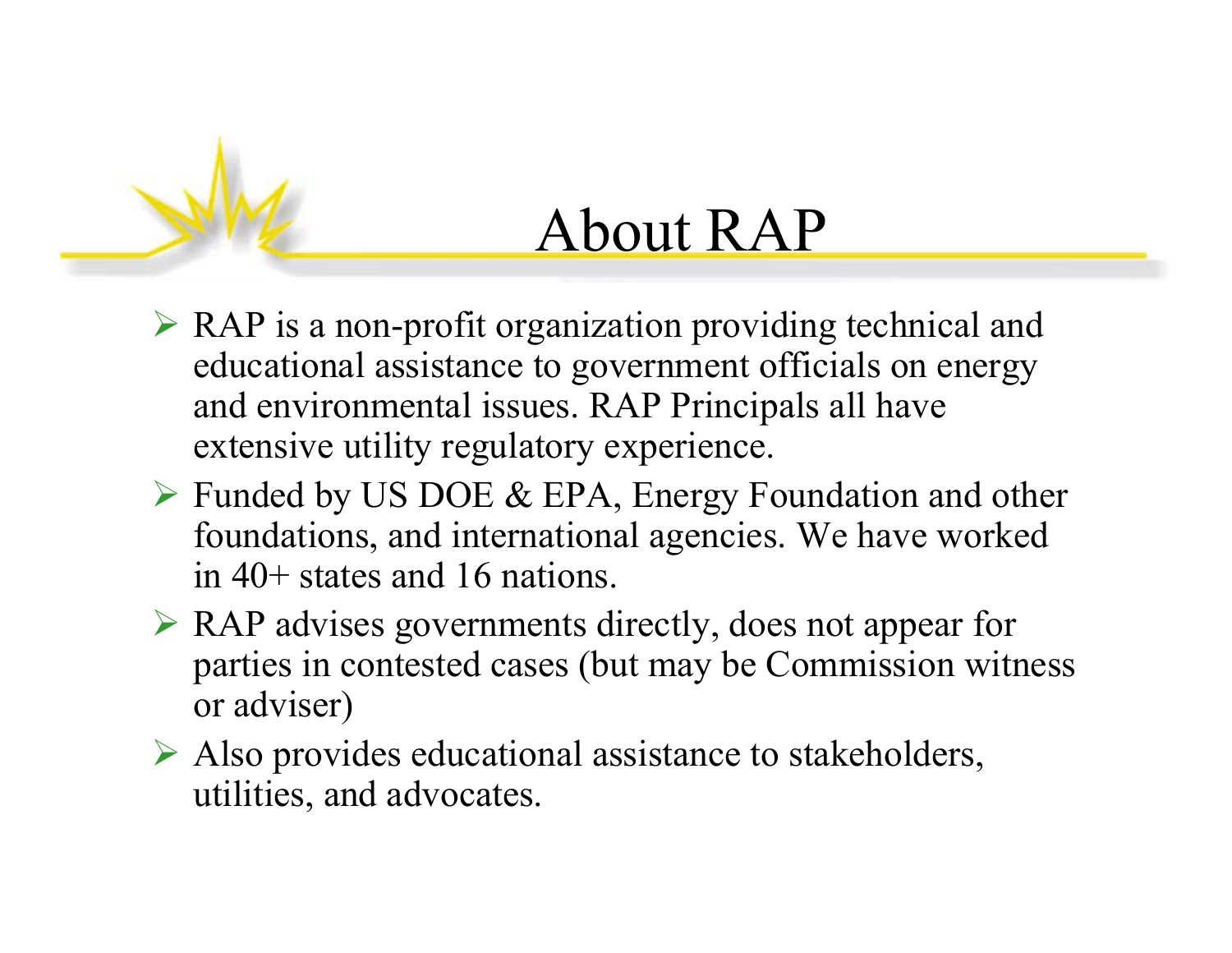## All Regulation is Incentive Regulation

 $\triangleright$  The trick is simply understanding what the incentives are and how they affect behavior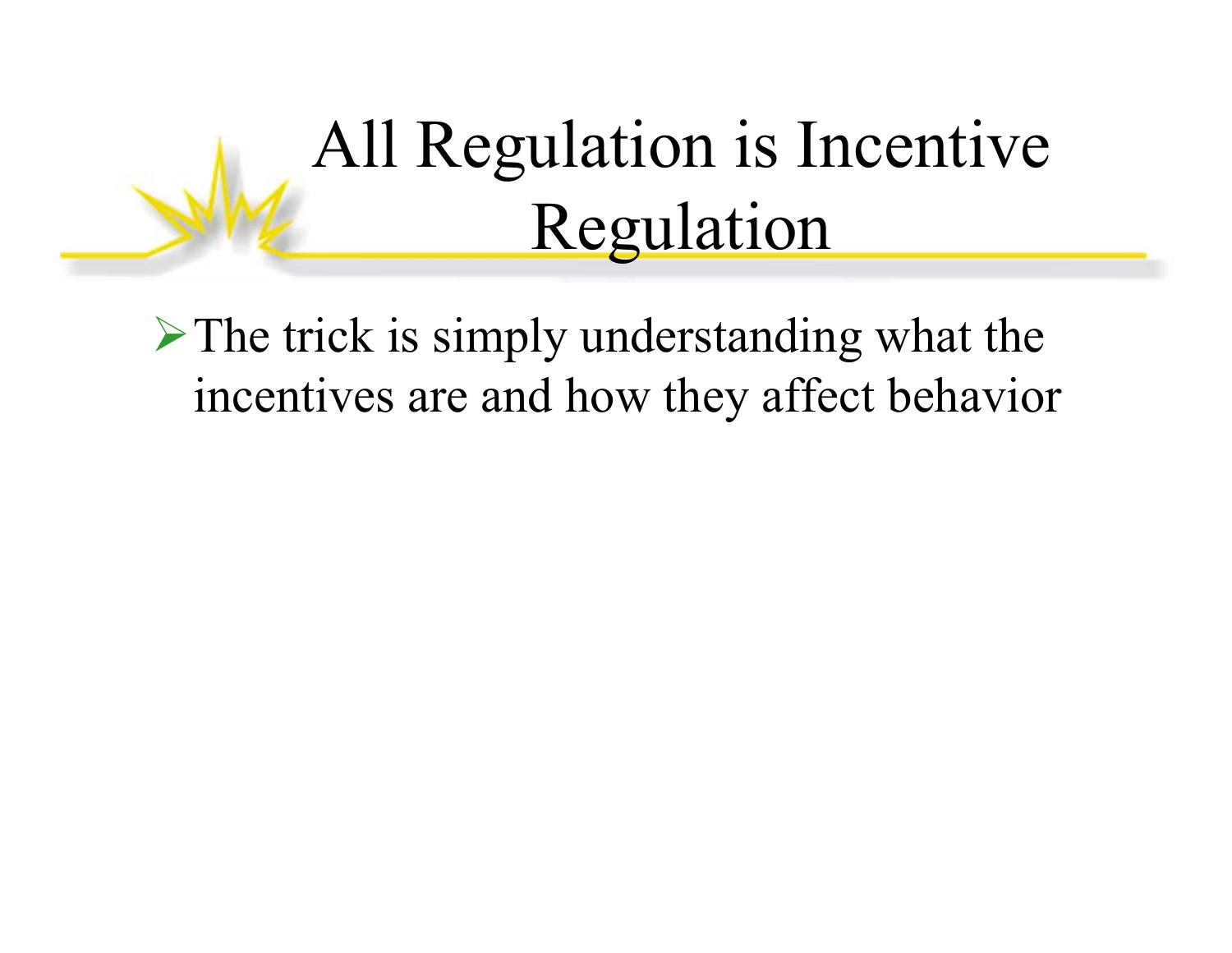Traditional Regulatory Methods Provide Strong Disincentives for Customer -Sited Resources

- $\triangleright$  Utility revenues and profits are linked to unit sales (kW, kWh, therms, etc.)
	- But, in the short run, a utility's marginal costs are only vaguely related to demand for gas or electricity (more on this in a moment)
- ¾ Loss of sales due to successful acquisition of customersited resources—energy efficiency and DG/CHP—will lower utility profitability
- $\triangleright$  This is true regardless of the means of delivering the EE and other programs
	- The incentive remains even where net revenues lost as a consequence of efficiency are recompensed
- ¾ *The effect may be quite powerful. . .*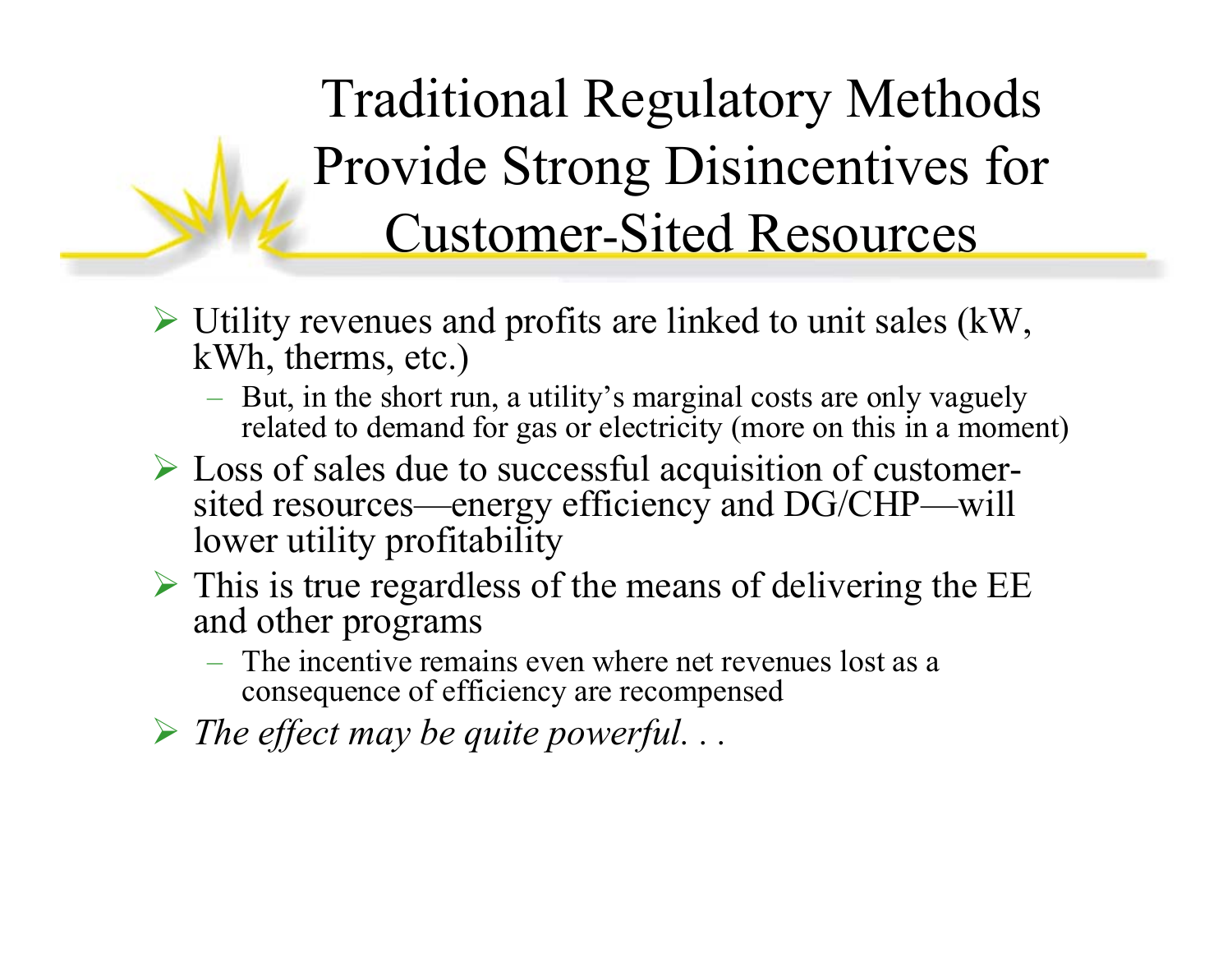### . . . How Powerful?

- $\triangleright$  On vertically integrated utilities
	- Reduced sales revenues, offset by avoided commodity costs
		- Relative impacts to the bottom line are smaller than they are to:
- ¾ Pipes- and Wires-only companies
	- Reduced sales revenues, offset by minimal or no avoided T&D costs
- ¾ In this decade, decoupling has been applied to base, non-commodity costs in gas and electricity
	- Pass-throughs for more than half of a utility's costs, i.e., the gas commodity or fuel and purchased power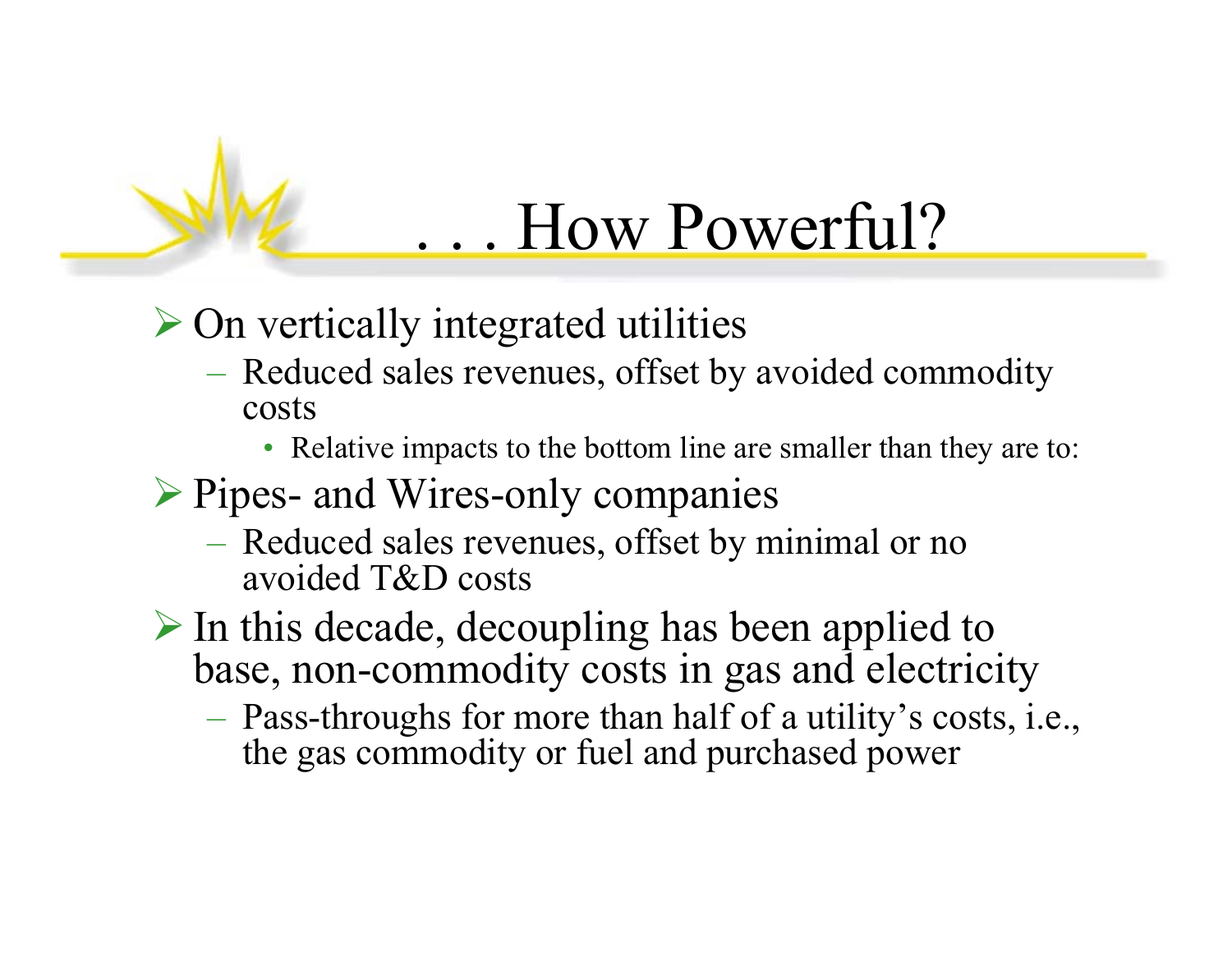## Assumptions for a Sample Distribution Utility

| <b>Assumptions</b>         |               |                  |                           |                  |                      |                  |
|----------------------------|---------------|------------------|---------------------------|------------------|----------------------|------------------|
| <b>Operating Expenses</b>  | \$160,000,000 |                  |                           |                  |                      |                  |
| Rate Base                  | \$200,000,000 |                  |                           |                  |                      |                  |
| <b>Tax Rate</b>            | 35.00%        |                  |                           |                  |                      |                  |
|                            |               |                  | <b>Weighted Cost Rate</b> |                  | <b>Dollar Amount</b> |                  |
| <b>Cost of Capital</b>     | % of Total    | <b>Cost Rate</b> | <b>Pre-Tax</b>            | <b>After-Tax</b> | <b>Pre-Tax</b>       | <b>After-Tax</b> |
| Debt                       | 55.00%        | 8.00%            | 4.40%                     | 2.86%            | \$8,800,000          | \$5,720,000      |
| Equity                     | 45.00%        | 11.00%           | 4.95%                     | 7.62%            | \$9,900,000          | \$15,230,769     |
| Total                      | 100.00%       |                  |                           | 10.48%           |                      |                  |
| <b>Revenue Requirement</b> |               |                  |                           |                  |                      |                  |
| <b>Operating Expenses</b>  | \$160,000,000 |                  |                           |                  |                      |                  |
| Debt                       | \$5,720,000   |                  |                           |                  |                      |                  |
| Equity                     | \$15,230,769  |                  |                           |                  |                      |                  |
| Total                      | \$180,950,769 |                  |                           |                  |                      |                  |
| Allowed Return on Equity   | \$9,900,000   |                  |                           |                  |                      |                  |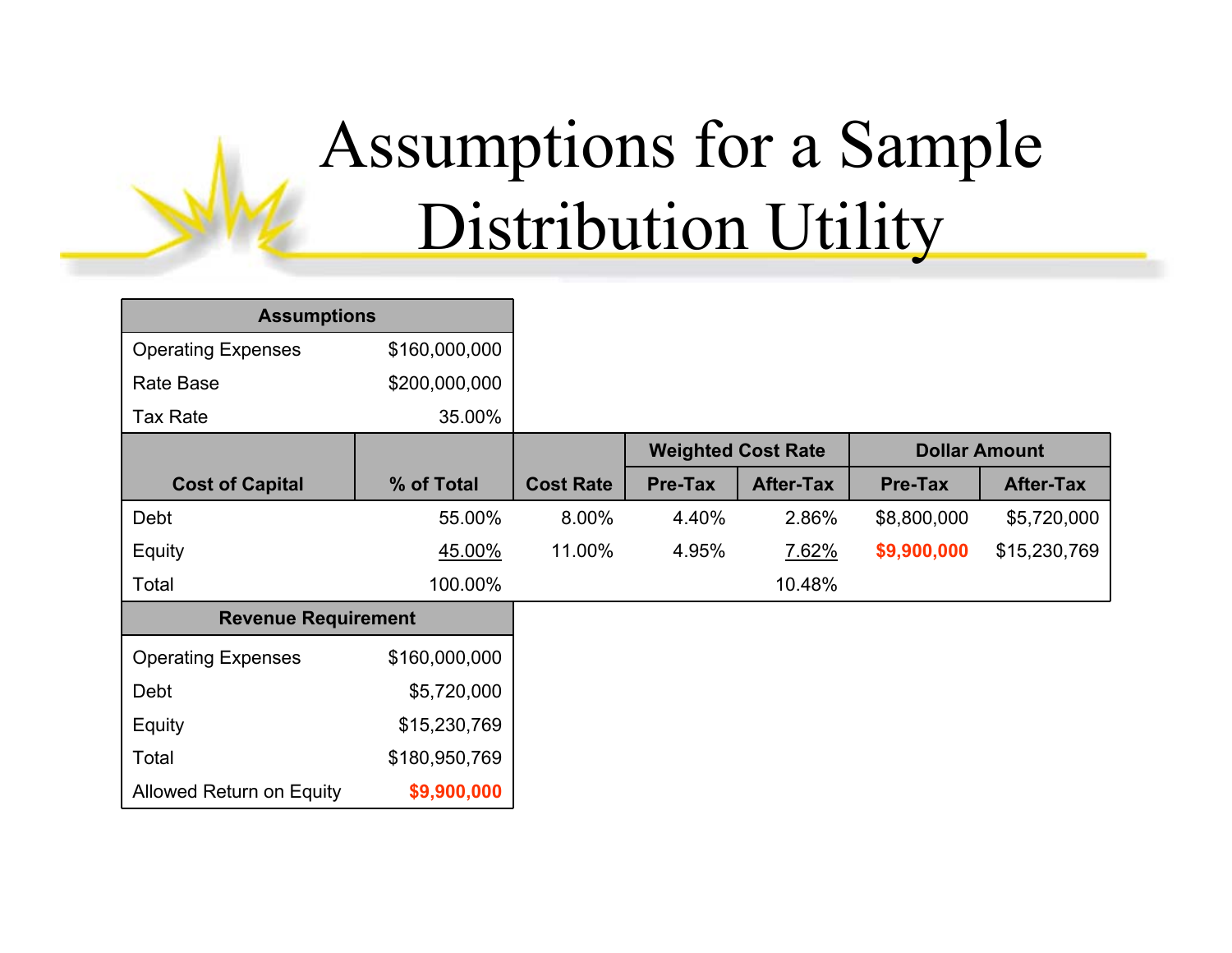# How Changes in Sales Affect Earnings

|                      | <b>Revenue Change</b> |                  | <b>Impact on Earnings</b> |           |                   |
|----------------------|-----------------------|------------------|---------------------------|-----------|-------------------|
| % Change<br>in Sales | <b>Pre-tax</b>        | <b>After-tax</b> | <b>Net Earnings</b>       | % Change  | <b>Actual ROE</b> |
| 5.00%                | \$9,047,538           | \$5,880,900      | \$15,780,900              | 59.40%    | 17.53%            |
| 4.00%                | \$7,238,031           | \$4,704,720      | \$14,604,720              | 47.52%    | 16.23%            |
| 3.00%                | \$5,428,523           | \$3,528,540      | \$13,428,540              | 35.64%    | 14.92%            |
| 2.00%                | \$3,619,015           | \$2,352,360      | \$12,252,360              | 23.76%    | 13.61%            |
| 1.00%                | \$1,809,508           | \$1,176,180      | \$11,076,180              | 11.88%    | 12.31%            |
| $0.00\%$             | \$0                   | \$0              | \$9,900,000               | 0.00%     | 11.00%            |
| $-1.00\%$            | $-$1,809,508$         | $-$1,176,180$    | \$8,723,820               | $-11.88%$ | 9.69%             |
| $-2.00\%$            | $-$ \$3,619,015       | $-$ \$2,352,360  | \$7,547,640               | $-23.76%$ | 8.39%             |
| $-3.00\%$            | $-$ \$5,428,523       | $-$ \$3,528,540  | \$6,371,460               | $-35.64%$ | 7.08%             |
| $-4.00\%$            | $-$7,238,031$         | $-$4,704,720$    | \$5,195,280               | $-47.52%$ | 5.77%             |
| $-5.00%$             | $-$9,047,538$         | $-$5,880,900$    | \$4,019,100               | $-59.40%$ | 4.47%             |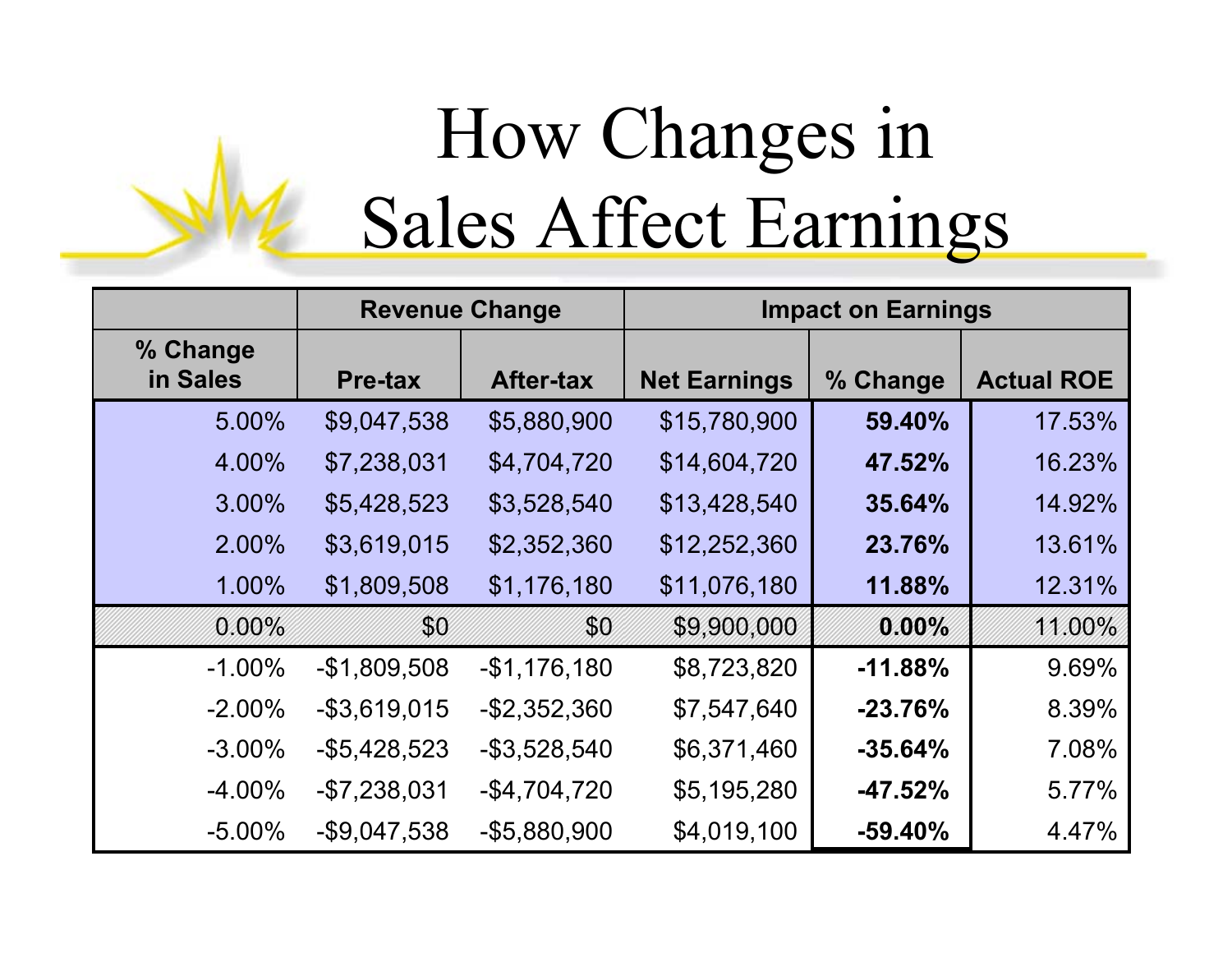## Least-Cost Service Should be the Most Profitable

- ¾ The "throughput" incentive is at odds with public policy to supply electric power services at the lowest total cost:
	- inhibits a company from supporting investment in and use of leastcost energy resources, when they are most efficient,
	- encourages the company to promote incremental sales, even when they are wasteful
- ¾ Ratemaking policy should align utilities' profit motives with public policy goals: acquiring all cost-effective resources, whether supply or demand
- $\triangleright$  The utilities' throughput incentive promotes inefficient outcomes, even where:
	- there is no programmatic energy efficiency; and
	- $-$  even with third-party administration of energy efficiency programs.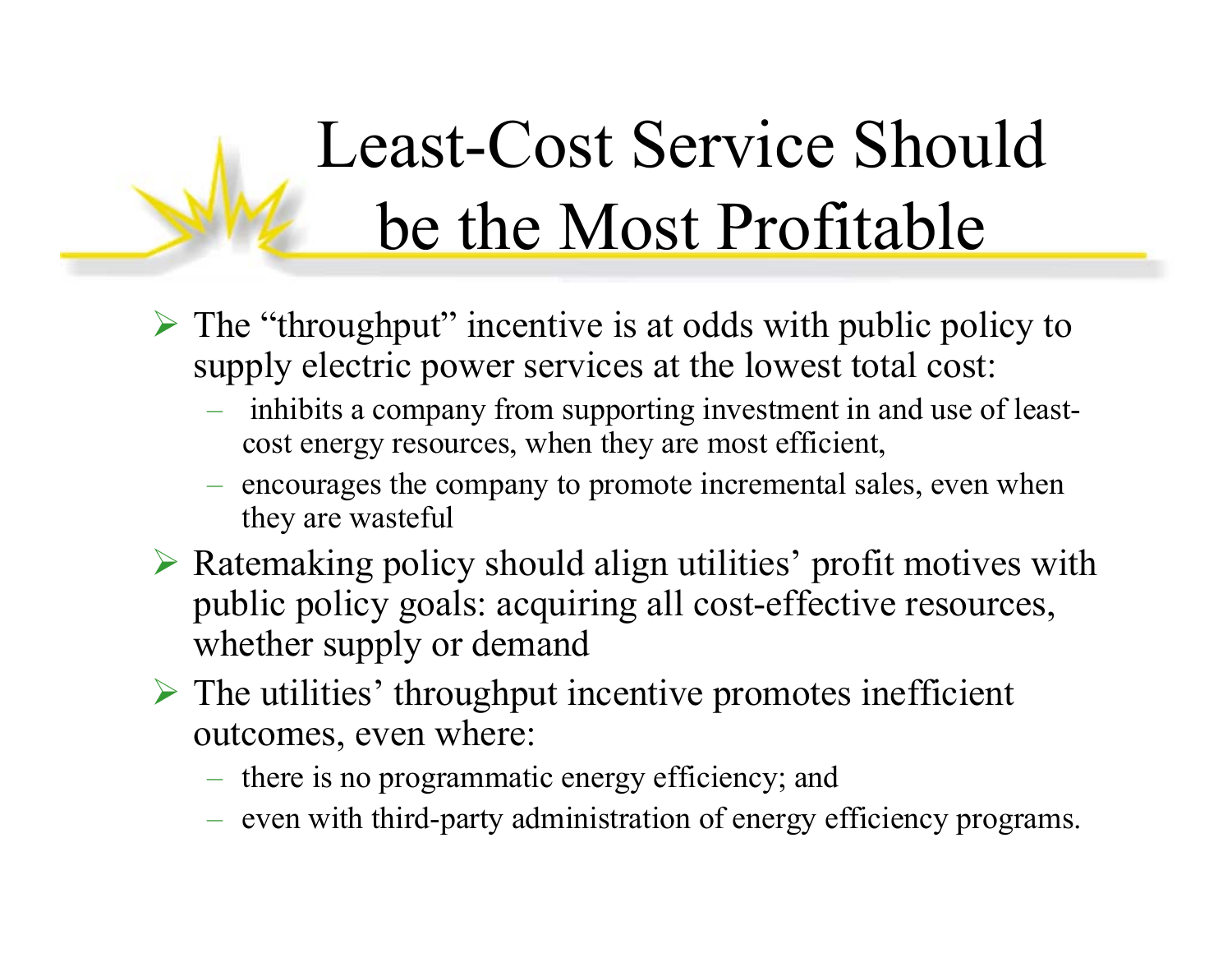## A New Regulatory Model: Revenue-Sales Decoupling

- ¾ Breaks the mathematical link between sales volumes and revenues (and, ultimately, profits)
	- $\leftarrow$ Makes revenue levels immune to changes in sales volumes
	- Fundamentally, it's a matter of enabling recovery of the utility's prudently incurred fixed costs, including return on investment, in a way that doesn't create perverse incentives for unwanted actions and outcomes
- ¾ Two objectives:
	- To protect the utility from the financial harm associated with least-cost actions and
	- To remove the utility's incentive to increase profits by increasing sales
- ¾ Decoupling revenues, rather than earnings directly, preserves the utility's incentive to improve its operational and managerial efficiency
- ¾ This is a revenue issue, not a pricing issue: it is not intended to decouple customers bills from consumption
	- Unit-based consumption pricing approaches remain
	- Customers continue to see the cost implications of their consumption decisions, while the utility's risks associated with variations in sales due to efficiency are mitigated
	- – Unit-based consumption pricing reflect the relationship between demand and cost causation in the long-run
		- •Especially true of the costs of wires, but also of generation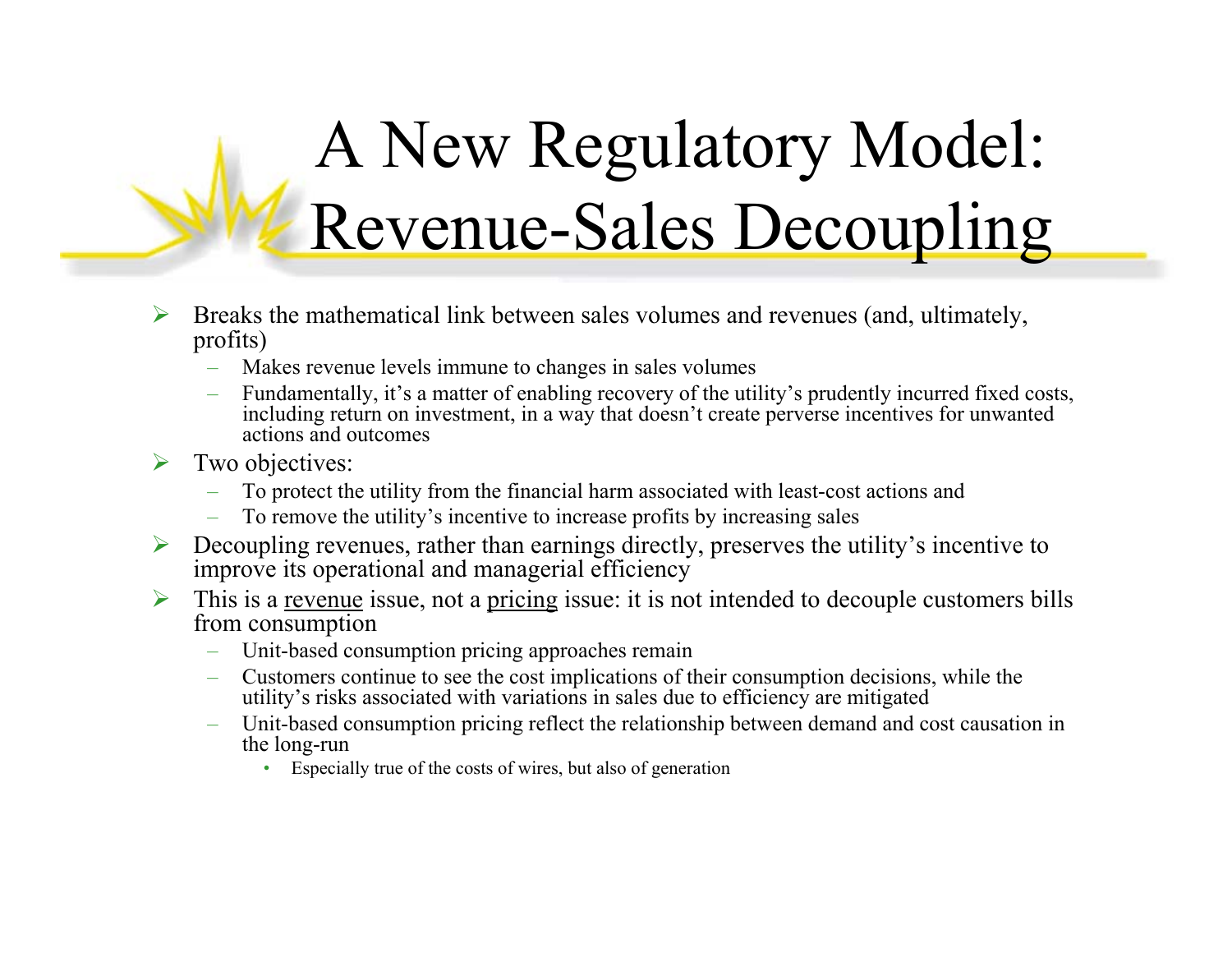## Revenue Decoupling: The Essential Concept

#### ¾ Basic Revenue-Sales Decoupling

- Utility "base" revenue requirement determined with traditional rate case
- Each future period has a calculable "allowed" revenue requirement
- Differences between the allowed revenues and actual revenues are tracked
	- Variety of ways of tracking differences
- The difference (positive or negative) is flowed back to customers in a small adjustment to unit rates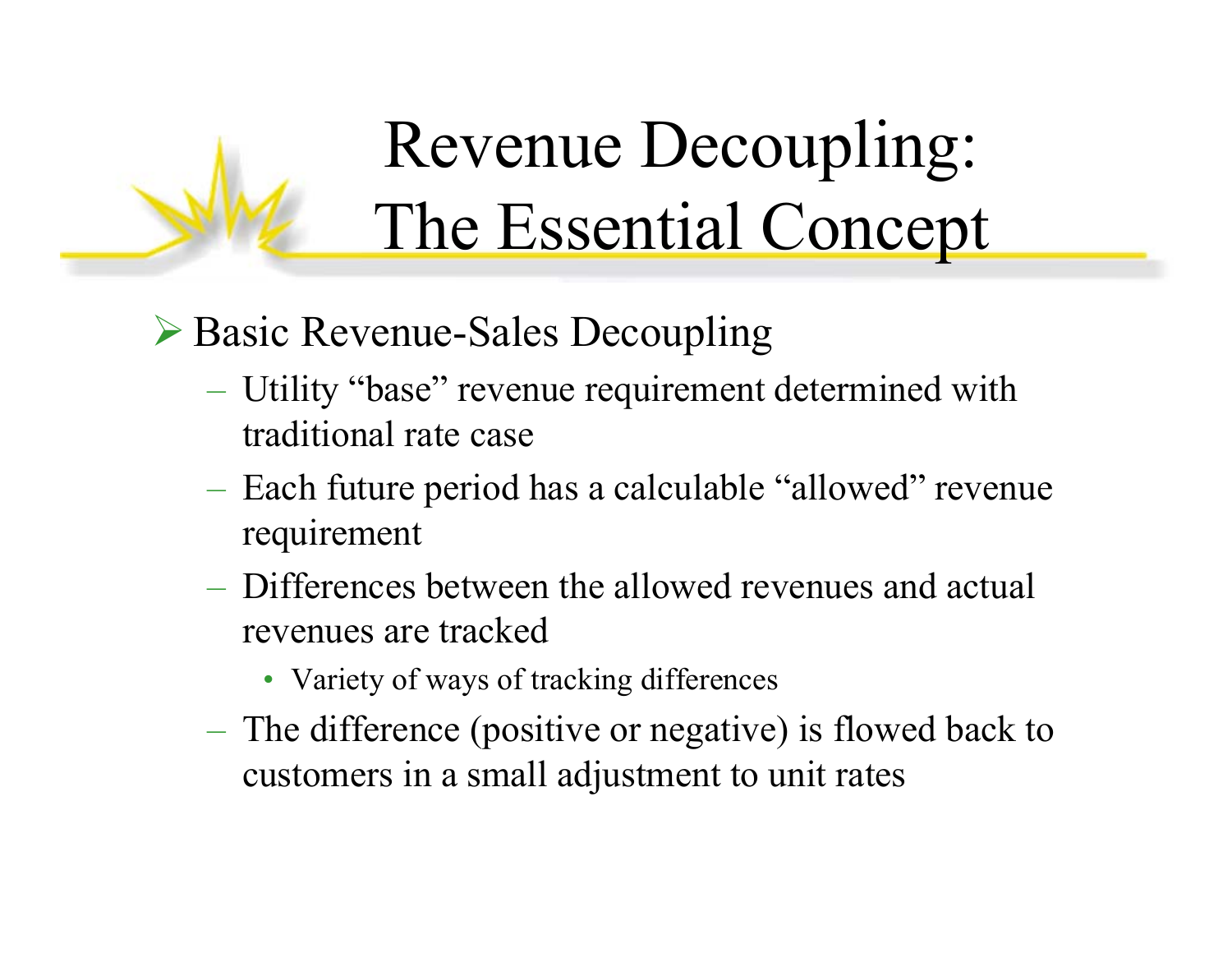## Defining The Terms of Decoupling

#### ¾ **Full** Decoupling

 Any variation in sales, due to conservation, weather, economic cycle, or other causes results in an adjustment (true-up) of collected utility revenues with allowed revenues

#### ¾ **Partial** Decoupling

 Any variation in sales, due to conservation, weather, economic cycle, or other causes results in a partial true-up of utility revenues (e.g., 90% of lost margins recovered)

#### ¾ **Limited** Decoupling

- Only specified causes of variation result in rate adjustments, e.g.,
	- (A) Only variations due to weather are subject to the true-up (i.e., actual year revenues (sales) are adjusted for their deviation from weathernormalized revenues). This is simply a weather adjustment clause
	- (B) Variations due all other factors (e.g., economy, end-use efficiency) except weather are included in the true-up
	- (C) Some combination of the above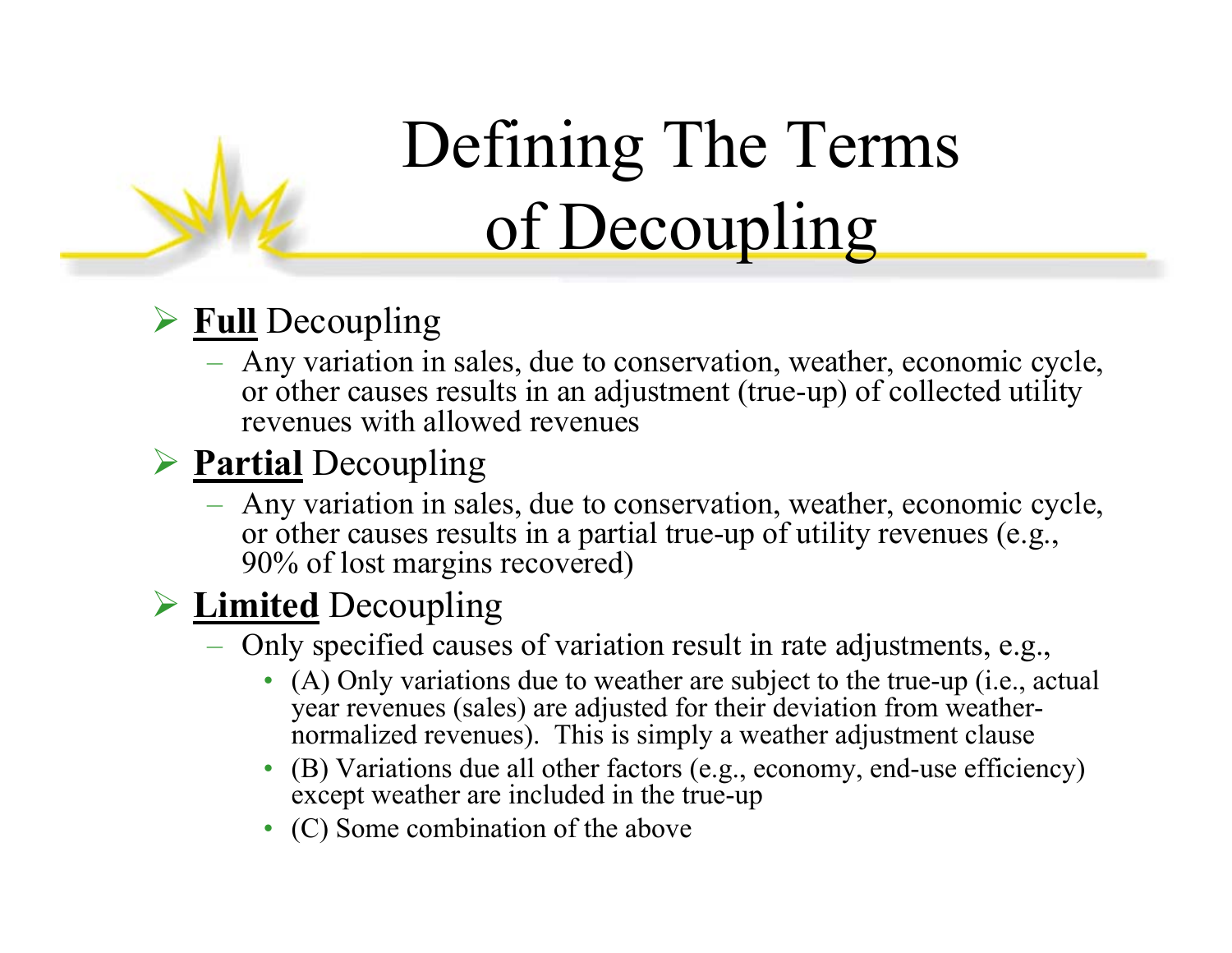## Relating Regulatory Methods to Cost Drivers

- $\triangleright$  Regulation should more directly link utility remuneration to the costs the utility faces
- ¾ What drives utility costs?
	- $-$  In the long-run
		- Demand for electricity service is the primary driver of costs
	- But in the short-run (the rate-case horizon)
		- Utility costs vary more directly with numbers of customers than with sales or, where customer growth is relatively flat, with the need to replace aging, depreciated assets
		- • Particularly true of unbundled distribution service, where the marginal costs of delivery are, on average, very low or nil, but for which the costs of acquiring and serving customers are significant and recurring
- $\triangleright$  How does the answer to this question affect the design of a decoupling mechanism?
	- How have the financial and business risks of the utility changed and how should regulators account for those changes?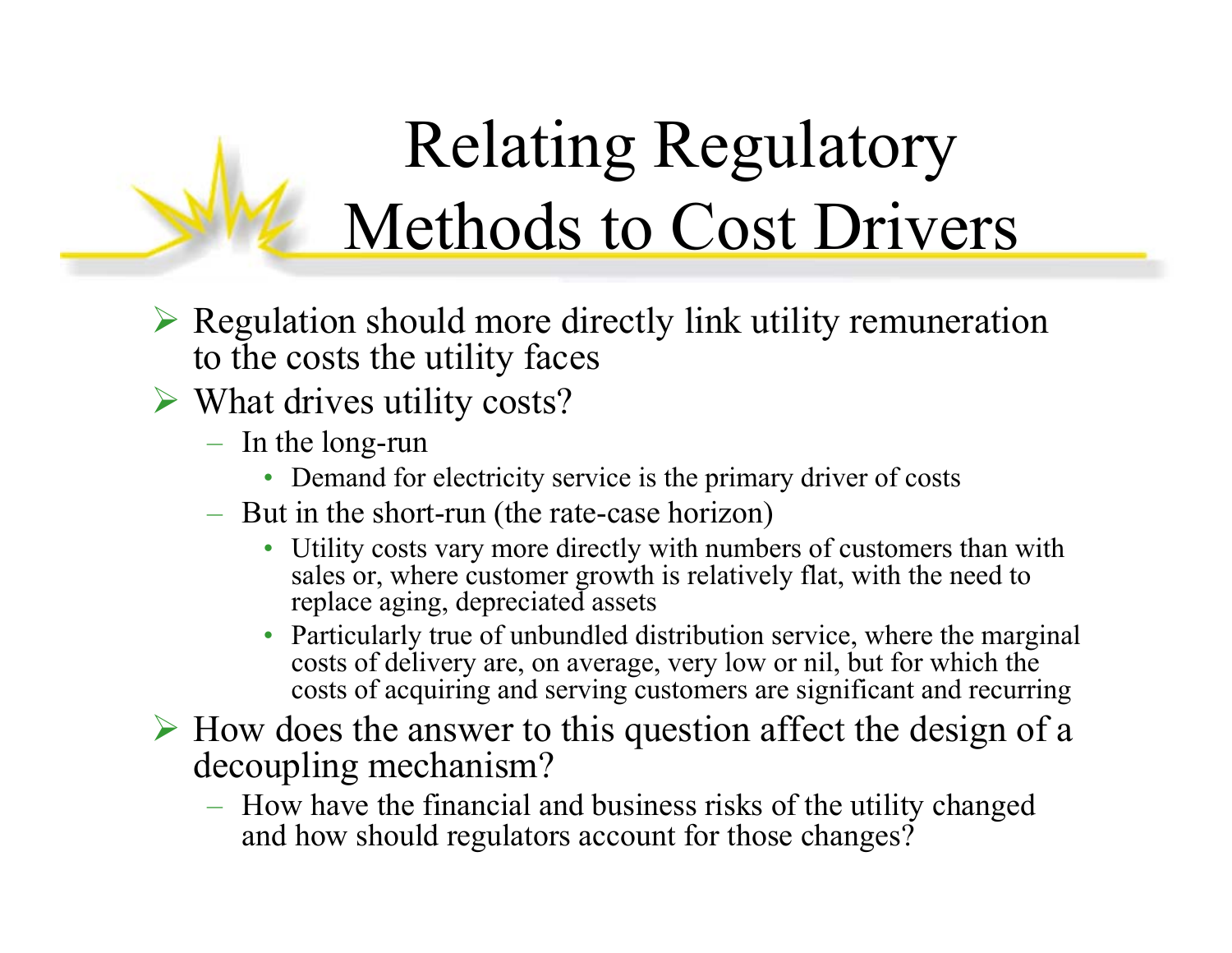### **Gas and Electric Decoupling in the US**

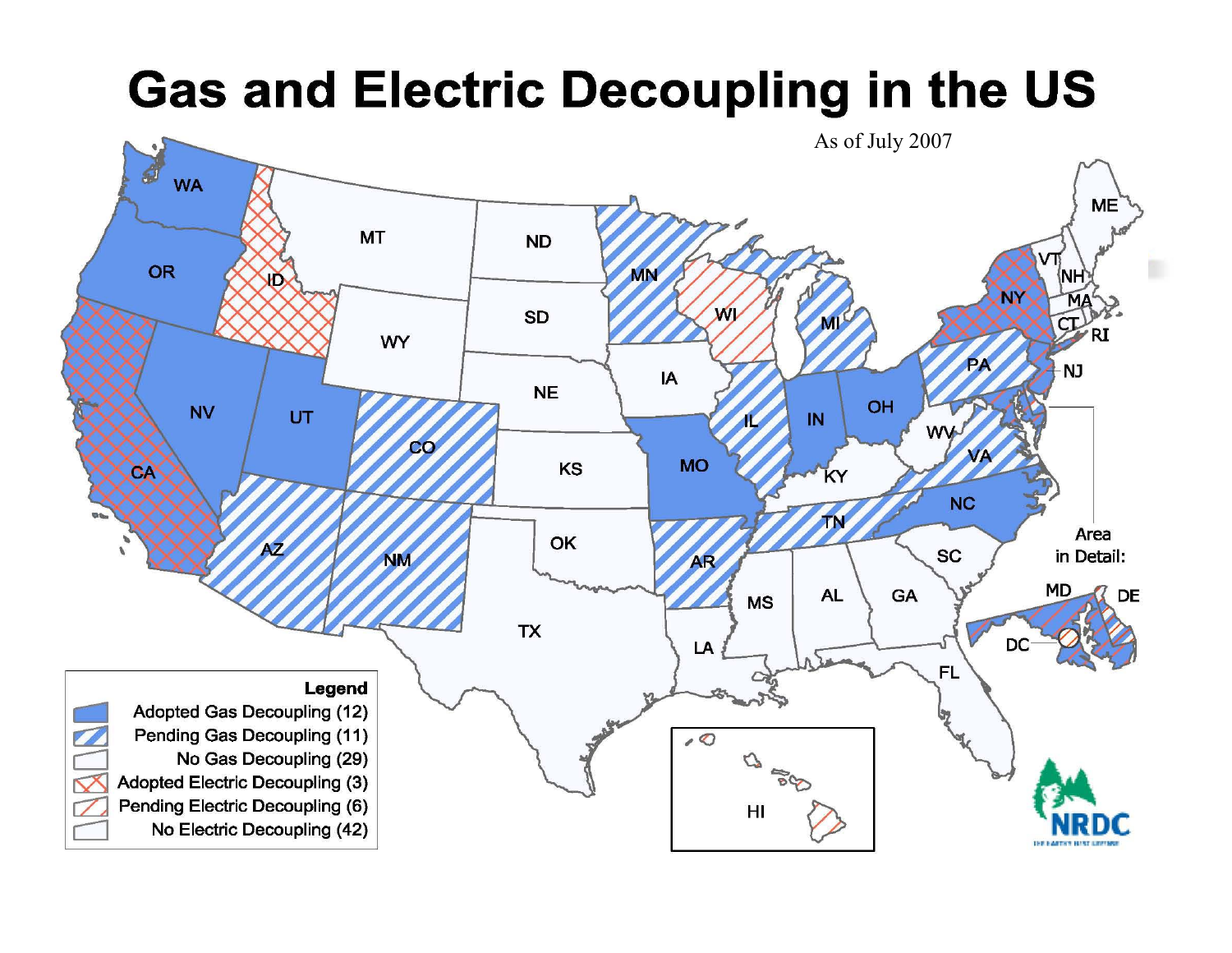### Appendix: Mechanics of Decoupling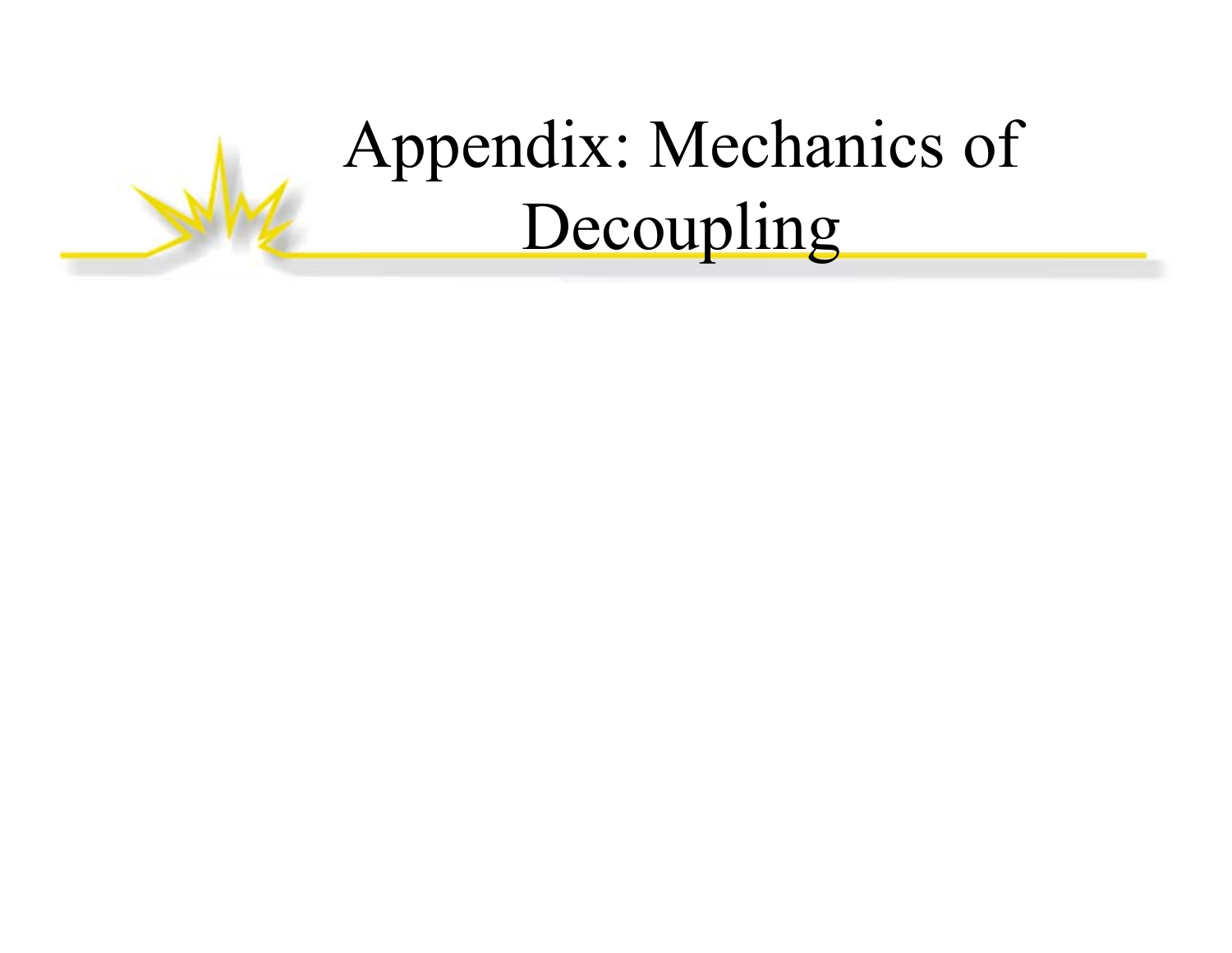## Revenue Decoupling: The Basic Concept

- ¾ Basic Revenue-Sales Decoupling has two primary components:
	- One: Determine a "target revenue" to be collected in a given period
		- In the simplest form of revenue decoupling (sometimes called "revenue cap" regulation), Target Revenues are equal to Test Year Revenue Requirements
		- Other approaches have formulas to adjust Target Revenue over time
	- Two: Set a price which will collect that target revenue no more, no less
		- This is the same as the last step in a traditional rate case i.e. Price  $=$  Revenues  $\div$  Units
			- However, with decoupling, the price will be adjusted periodically to account for over- or under-collections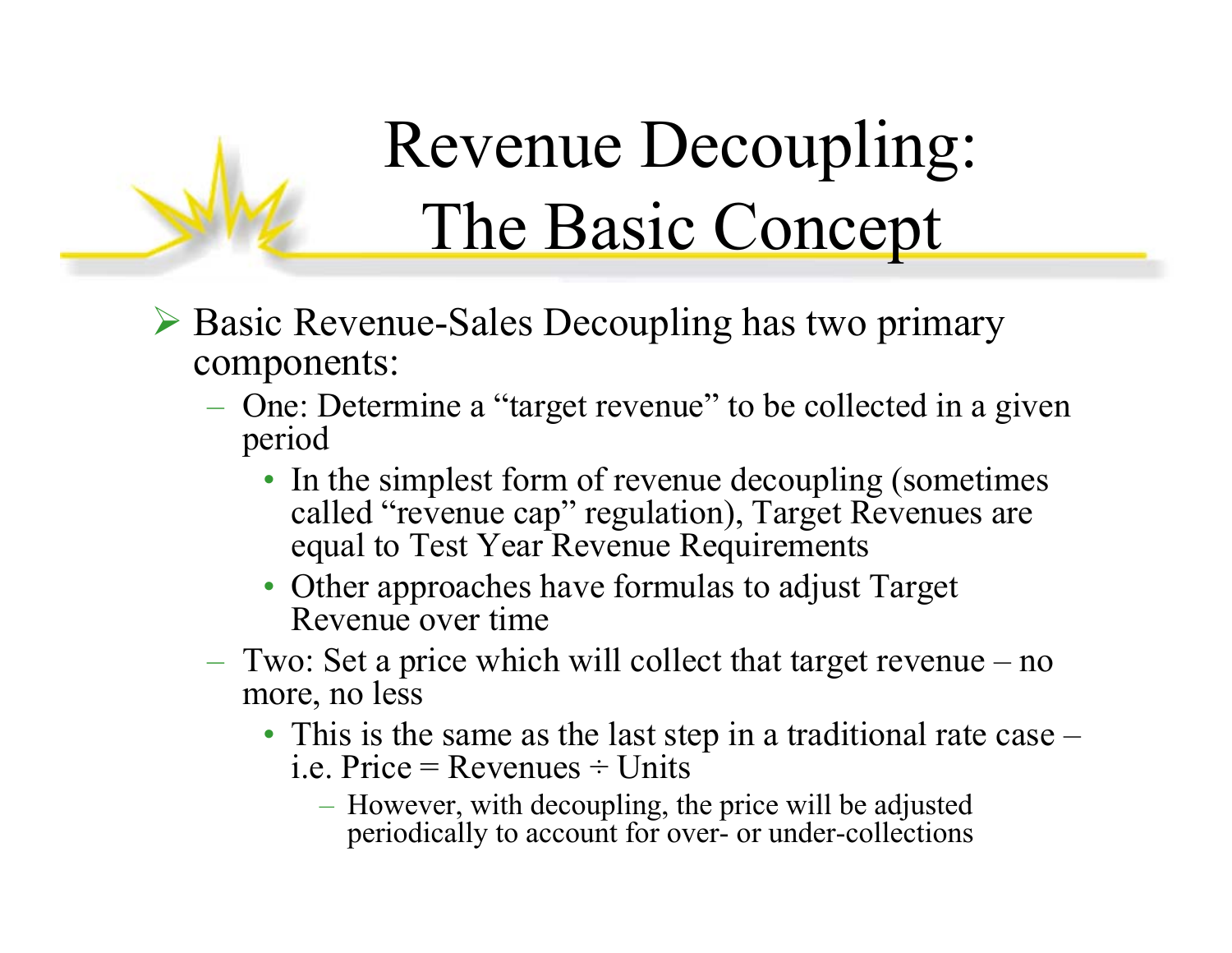### How Decoupling Is Administered

- ¾Some (e.g. California) use an annual accrual of the revenue over- and under-recoveries and then collect or refund that amount over an ensuing 12-month period
	- $-$  CA also uses future test years and annual  $\,$ proceedings to approve decoupling adjustments
- ¾Annual proceedings are potential opportunity for litigation and challenge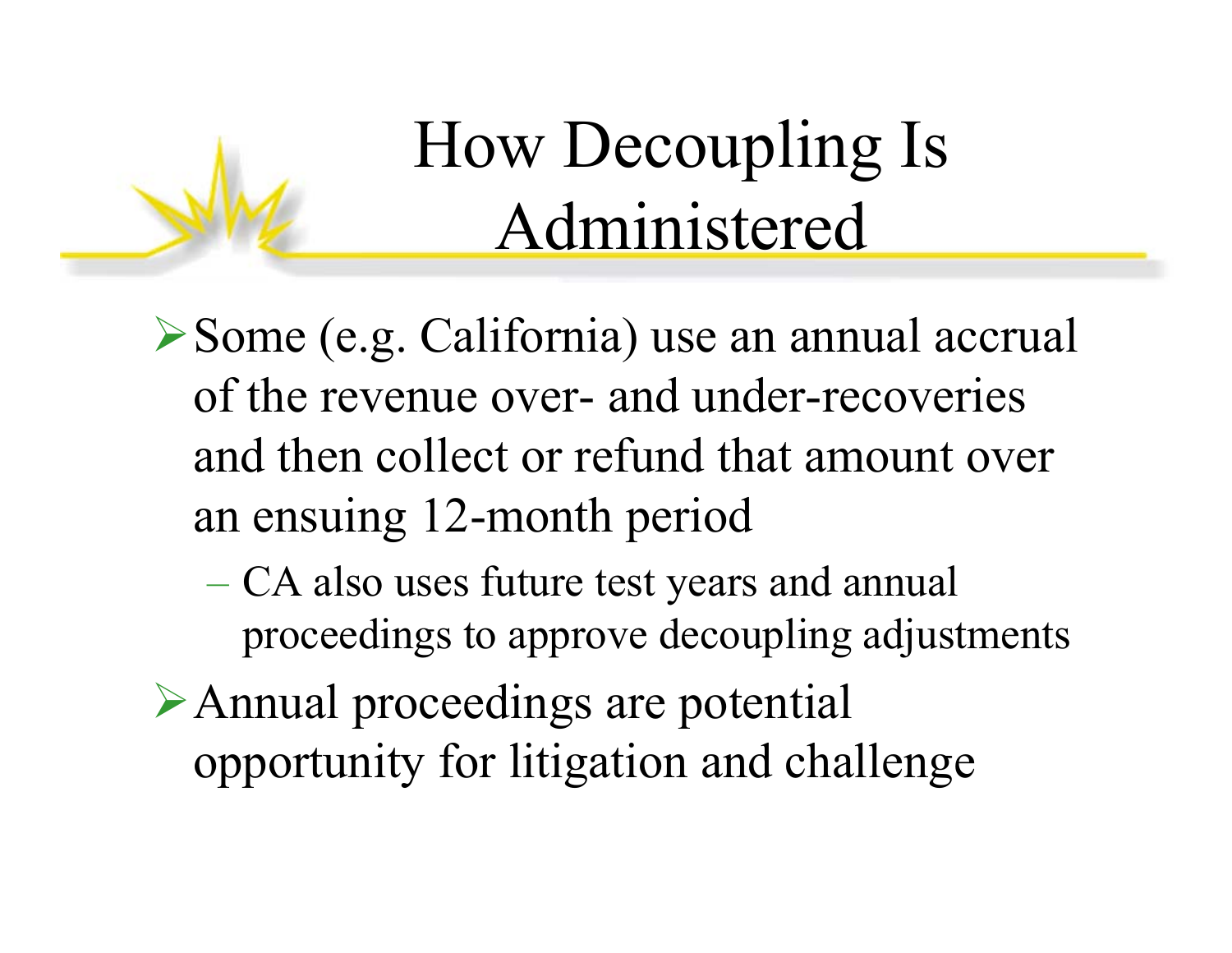## How Decoupling Is Administered

- ¾Others use a "current" system which makes the decoupling adjustment directly on customers' bills for that month (or, sometimes, with a 30- 60 day lag)
	- Decoupling does not necessarily require any "lag" as is customary for fuel clauses
- ¾When all inputs are derived directly from billing information, then process becomes ministerial and not subject to much litigation or challenge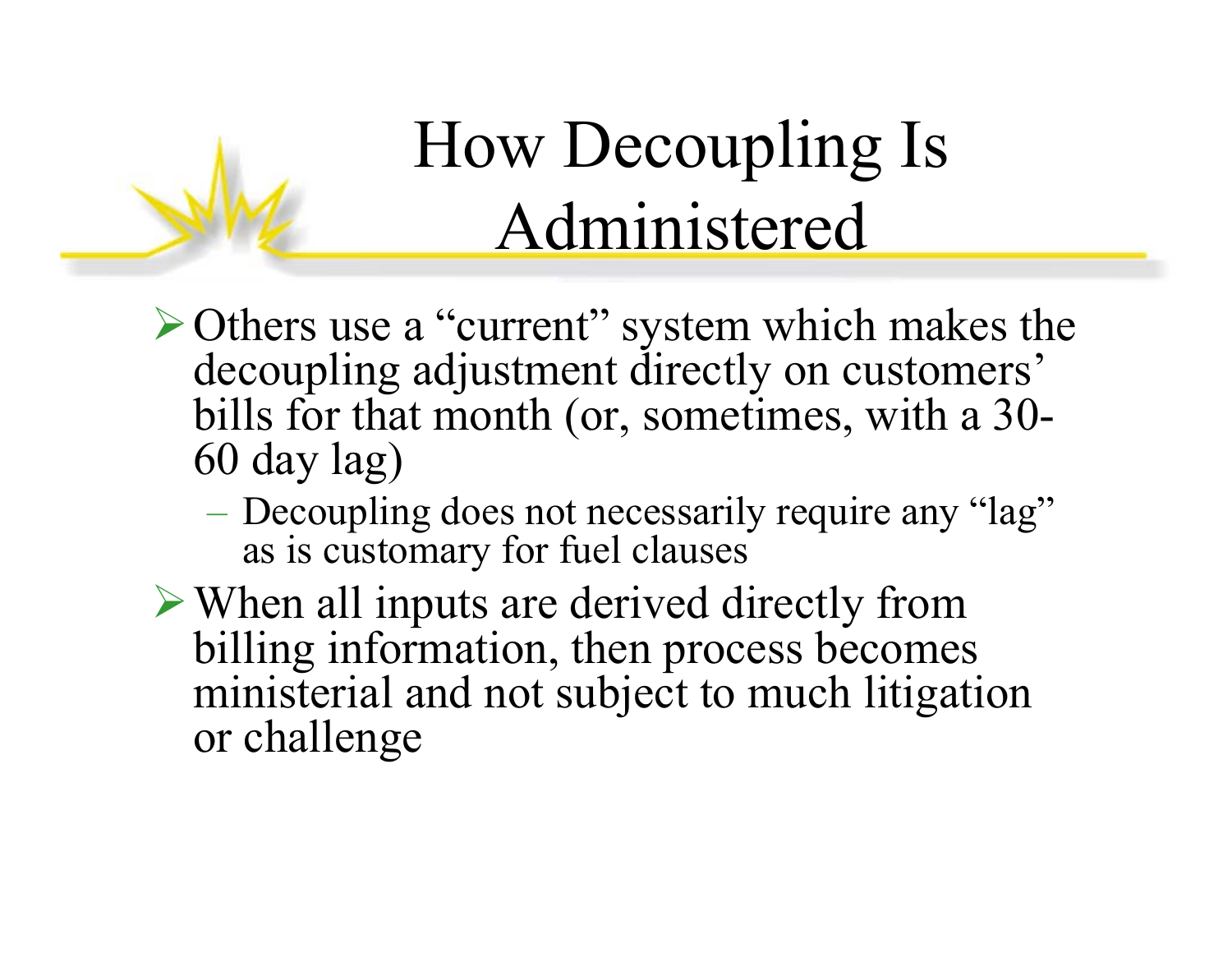### The Decoupling Calculation

- $\triangleright$  Utility Target Revenue Requirement determined with traditional rate case
	- By class & by month (or other period coinciding with how often decoupling adjustment is made)
- ¾ Each future period *will have* different *actual* unit sales than Test Year
- $\triangleright$  The difference (positive or negative) is flowed through to customers by adjusting Price for that period (see Post Rate Case Calculation)

| <b>Periodic Decoupling Calculation</b> |                |  |  |
|----------------------------------------|----------------|--|--|
| <b>From the Rate Case</b>              |                |  |  |
| <b>Target Revenues</b>                 | \$10,000,000   |  |  |
| <b>Test Year Unit Sales</b>            | 100,000,000    |  |  |
| Price                                  | \$0.10/Unit    |  |  |
| <b>Post Rate Case Calculation</b>      |                |  |  |
| <b>Actual Unit Sales</b>               | 99,000,000     |  |  |
| Target Revenues (from above)           | \$10,000,000   |  |  |
| <b>Required Total Price</b>            | \$0.10101/Unit |  |  |
| Decoupling Price "Adjustment"          | \$0.00101/Unit |  |  |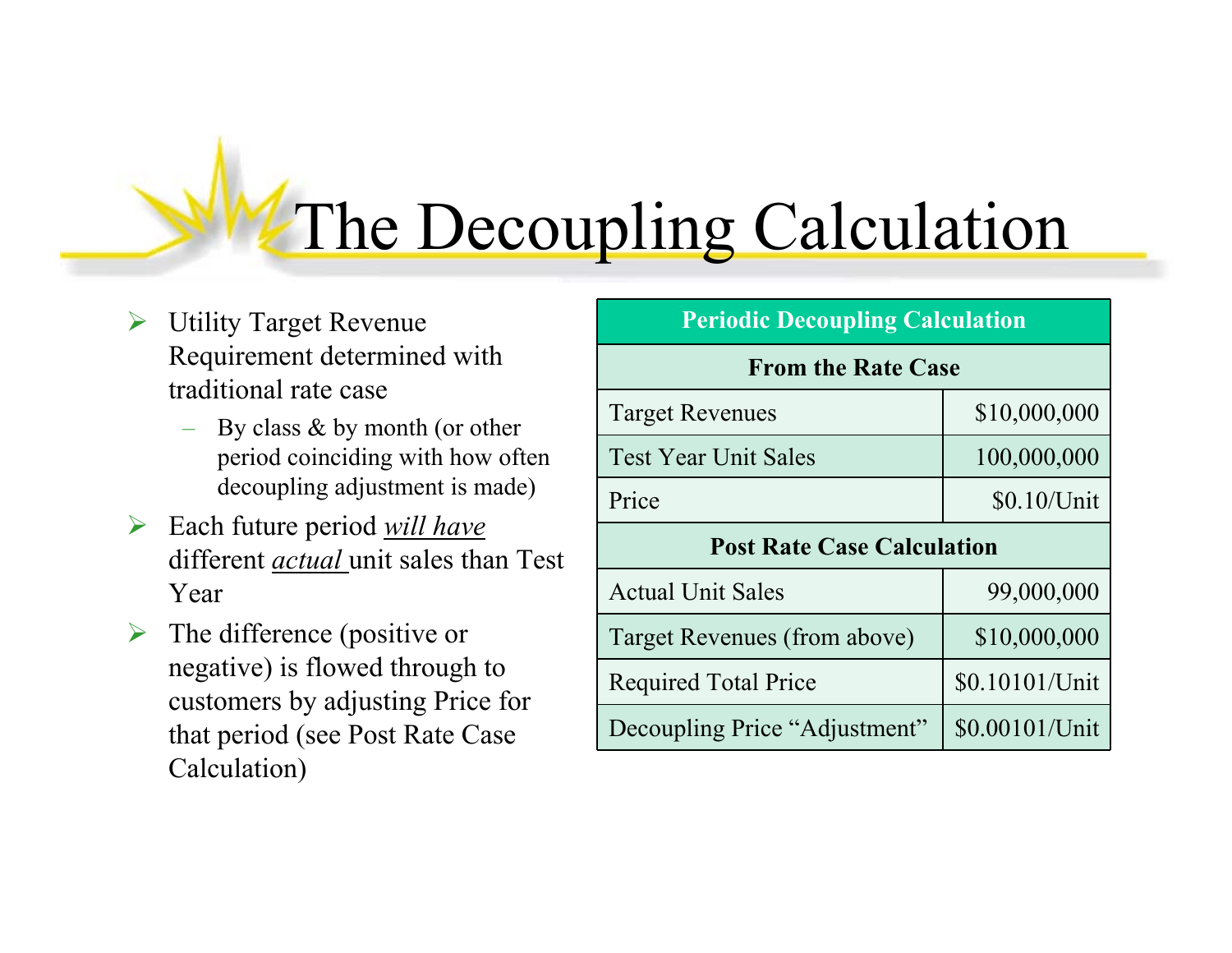### Approaches Where Target Revenues Are Not Held Constant

### $\blacktriangleright$  California

- Embeds decoupling in broader PBR context
- Allows Target Revenues to change for reasons other than sales fluctuations  $-$  e.g., for inflation & productivity
- ¾A number of states now use the Revenue-Per-Customer model, in which Target Revenues are recomputed to account for changes in numbers of customers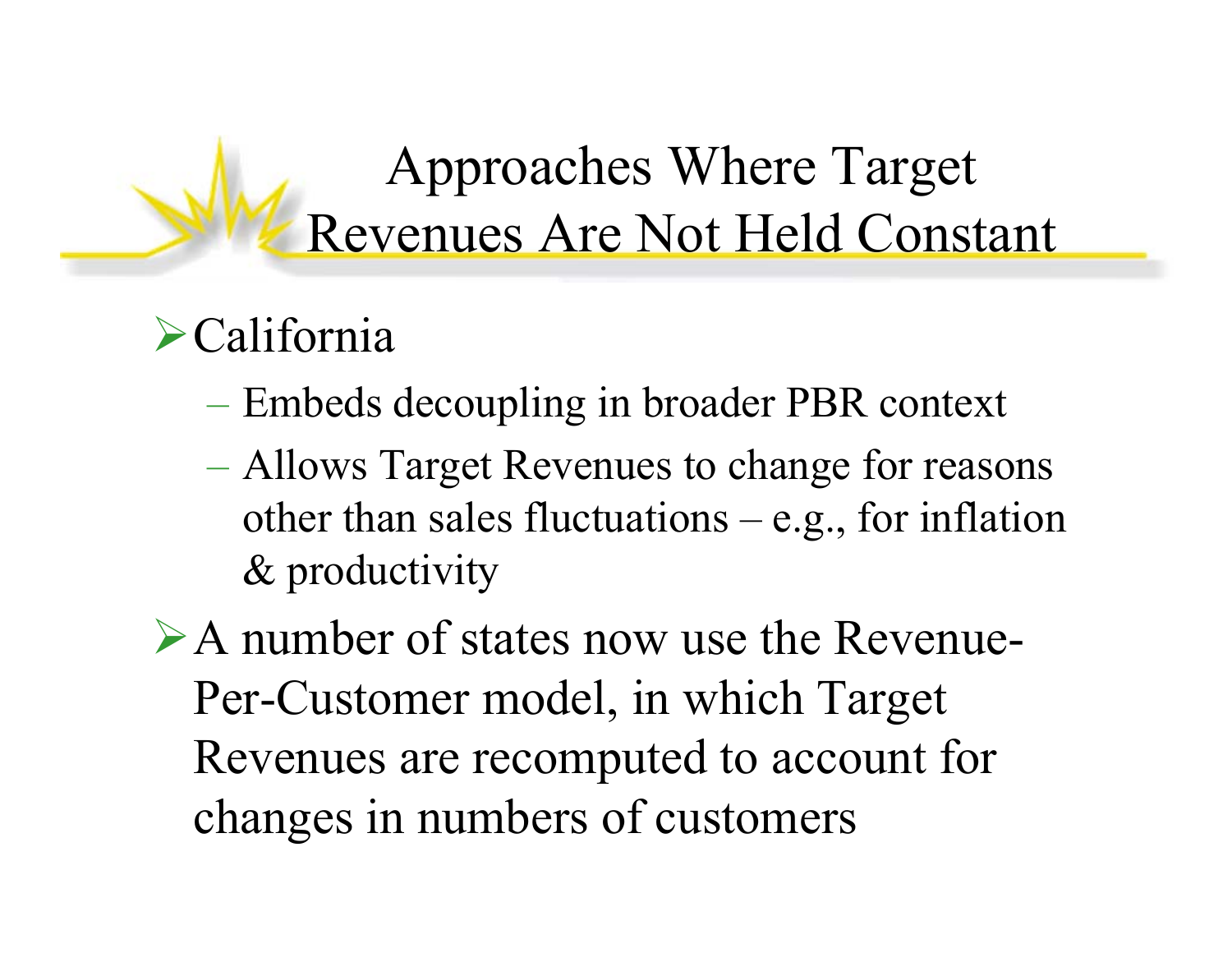### RPC Decoupling

- ¾Recognizes that, between rate cases, a utility's costs change more as a function of the number of customers served than as a consequence of sales or other factors
- ¾For each volumetric price, a "revenue per customer" average can be calculated from the rate case test year data used to set prices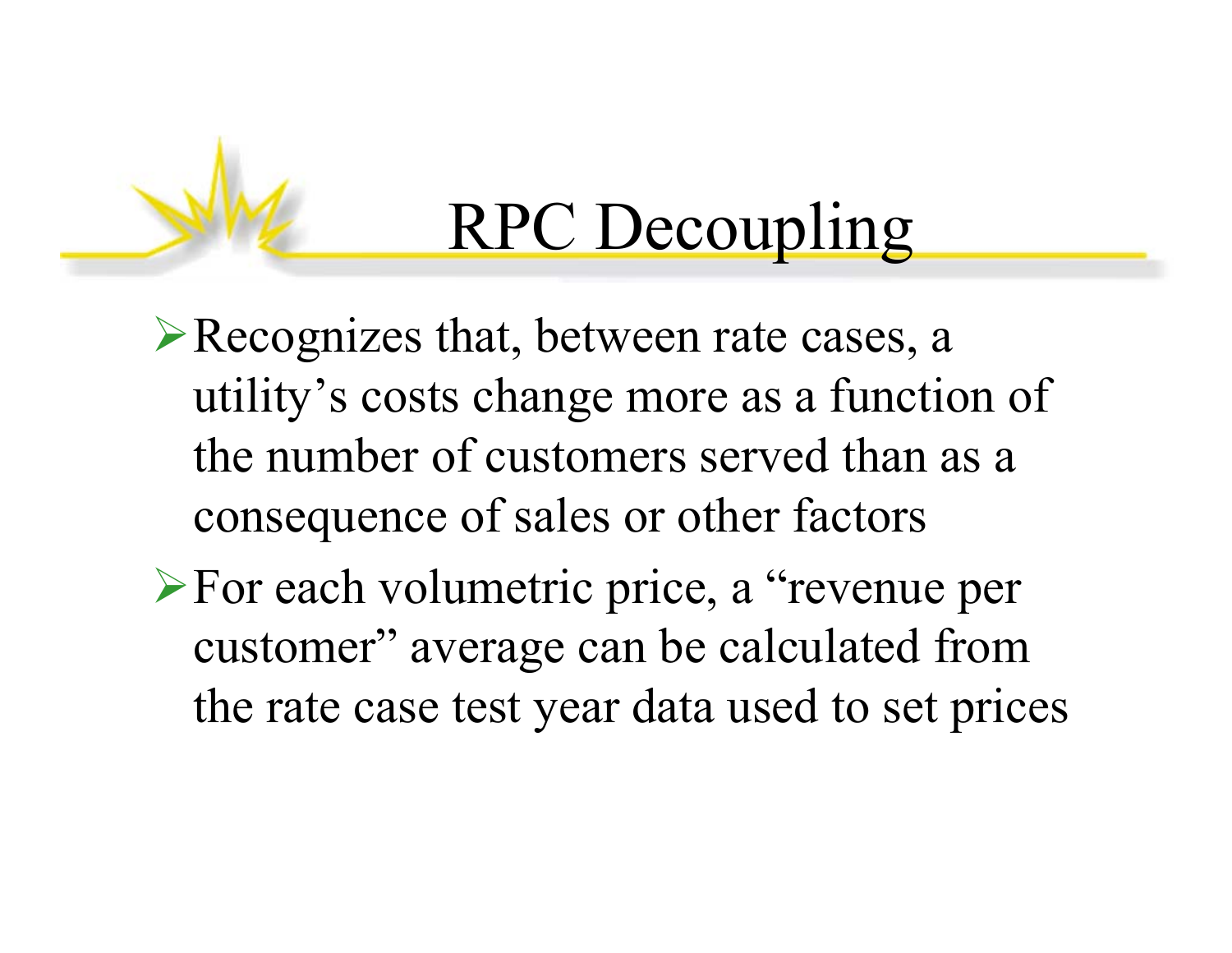## How RPC Decoupling Changes Allowed Revenues

 $\triangleright$  In any future period, the Target Revenue for any given volumetric price (i.e. demand charge or energy rate) is derived by multiplying the RPC value from the rate case by the then-current number of customers

| <b>Periodic Decoupling Calculation</b> |                 |  |  |  |
|----------------------------------------|-----------------|--|--|--|
| <b>From the Rate Case</b>              |                 |  |  |  |
| <b>Target Revenues</b>                 | \$10,000,000    |  |  |  |
| <b>Test Year Unit Sales</b>            | 100,000,000     |  |  |  |
| Price                                  | \$0.10/Unit     |  |  |  |
| <b>Number of Customers</b>             | 200,000         |  |  |  |
| Revenue Per Customer (RPC)             | \$50.00         |  |  |  |
| <b>Post Rate Case Calculation</b>      |                 |  |  |  |
| Number of Customers                    | 200,500         |  |  |  |
| Target Revenues (\$50 X 200,500)       | 10,025,000      |  |  |  |
| <b>Actual Unit Sales</b>               | 99,000,000      |  |  |  |
| <b>Required Total Price</b>            | \$0.101768/Unit |  |  |  |
| Decoupling Price "Adjustment"          | \$0.001768/Unit |  |  |  |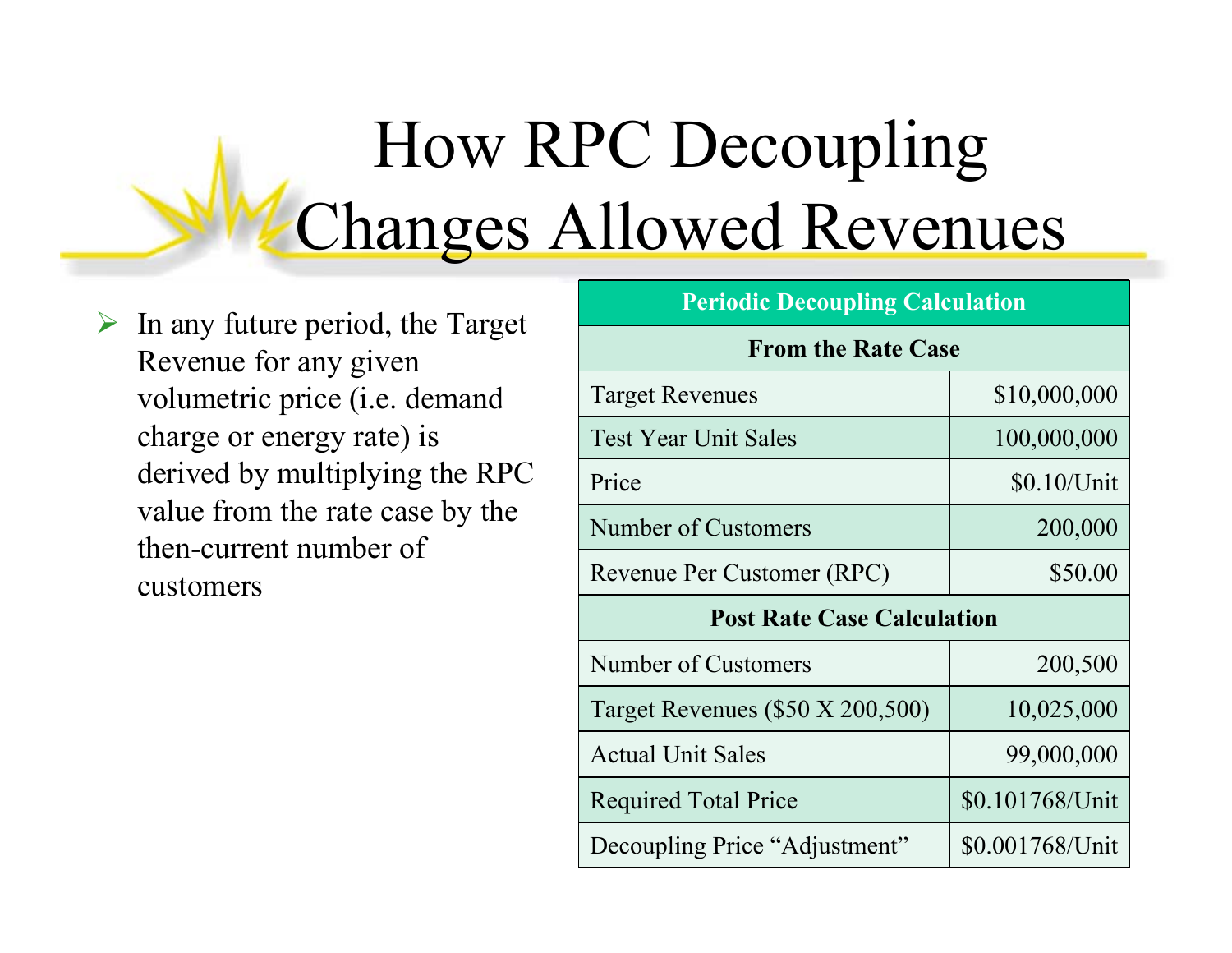Changes To The RPC To Reflect Utility-Specific Conditions

¾Inflation and Productivity Adjustment

- Allowed RPC changes over time to reflect inflation (increase) and productivity (decreases)
- ▶Separate RPC for Existing and New Customers
	- If new customers have higher or lower usage than existing customers, the RPC can be separately calculated for each cohort